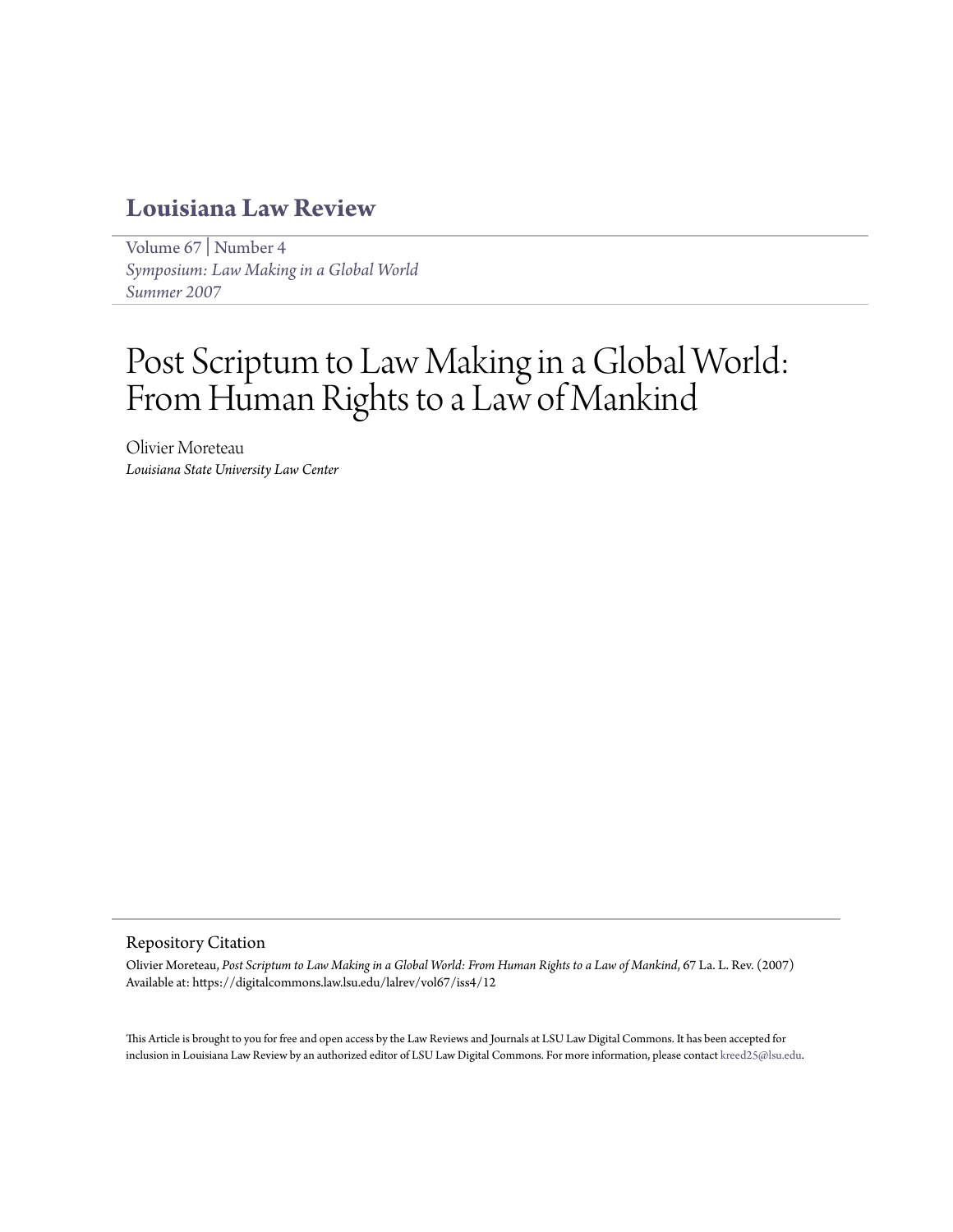# **Post Scriptum to Law Making in a Global World: From Human Rights to a Law of Mankind**

# *Olivier Moréteau*\*

The following thoughts, written shortly after one and a half days of brainstorming on "Law Making in a Global World," are an invitation to move one step further, featuring a utopia that could become the topic of a forthcoming symposium.

A law of mankind? The very idea seems to contradict the pluralistic perspective that emerges from the symposium, especially from the presentations made by Roderick Macdonald and Jacques Vanderlinden. It must be clear to the reader that the author of this Post Scriptum fully endorses a pluralistic legal approach based on the local experience of a community and, to some extent, on the experience and aspirations of individuals, as long as it does not deny or infringe on the public good, the spiritual or philosophical values necessary for the survival of the group. With very rare exceptions, no individual may survive and flourish outside a community.

Several contributors to the symposium made it clear that the local and the individual must not be neglected but promoted and protected against a Western self-proclaimed global law. Here, in a nutshell, are my views on Western ethnocentrism:

**1.** One must beware not to impose an exogenous Western model to people who live under different customs and a different view of what we call legal order. Let us first check with them to determine whether they really need what may look essential to us.<sup>1</sup>

1. In November **1999,** at a one-week seminar sponsored by the United Nations Development Program in the Himalayan Kingdom of Bhutan (one of the very few "third world" countries having escaped Western colonization), I said, in an unpublished opening speech:

I would also like to express my deep admiration for the Bhutan and Bhutanese and your tradition to solve disputes without resorting to the courts and the law. You might have heard that there is a rather recent movement, in Western countries, to promote informal justice, by way of mediation and conciliation. We use the generic term of alternative dispute resolution. We certainly have a lot to learn from you in this respect and it would be very good to invite you in our countries for

Copyright 2007, by LOUISIANA LAW REVIEW.

<sup>\*</sup> Professor of Law, Russell B. Long Eminent Scholars Academic Chair, Director of the Center of Civil Law Studies, Paul M. Hebert Law Center, Louisiana State University; Directeur honoraire de l'Institut de Droit Comparé Edouard Lambert, Université Jean Moulin, Lyon, France. The author thanks Paul R. Baier, Alexander J. Mijalis, Marie-Antoinette Moréteau, Agustín Parise, Robert Pascal, Jaap Spier, and Jacques Vanderlinden for their comments and editing.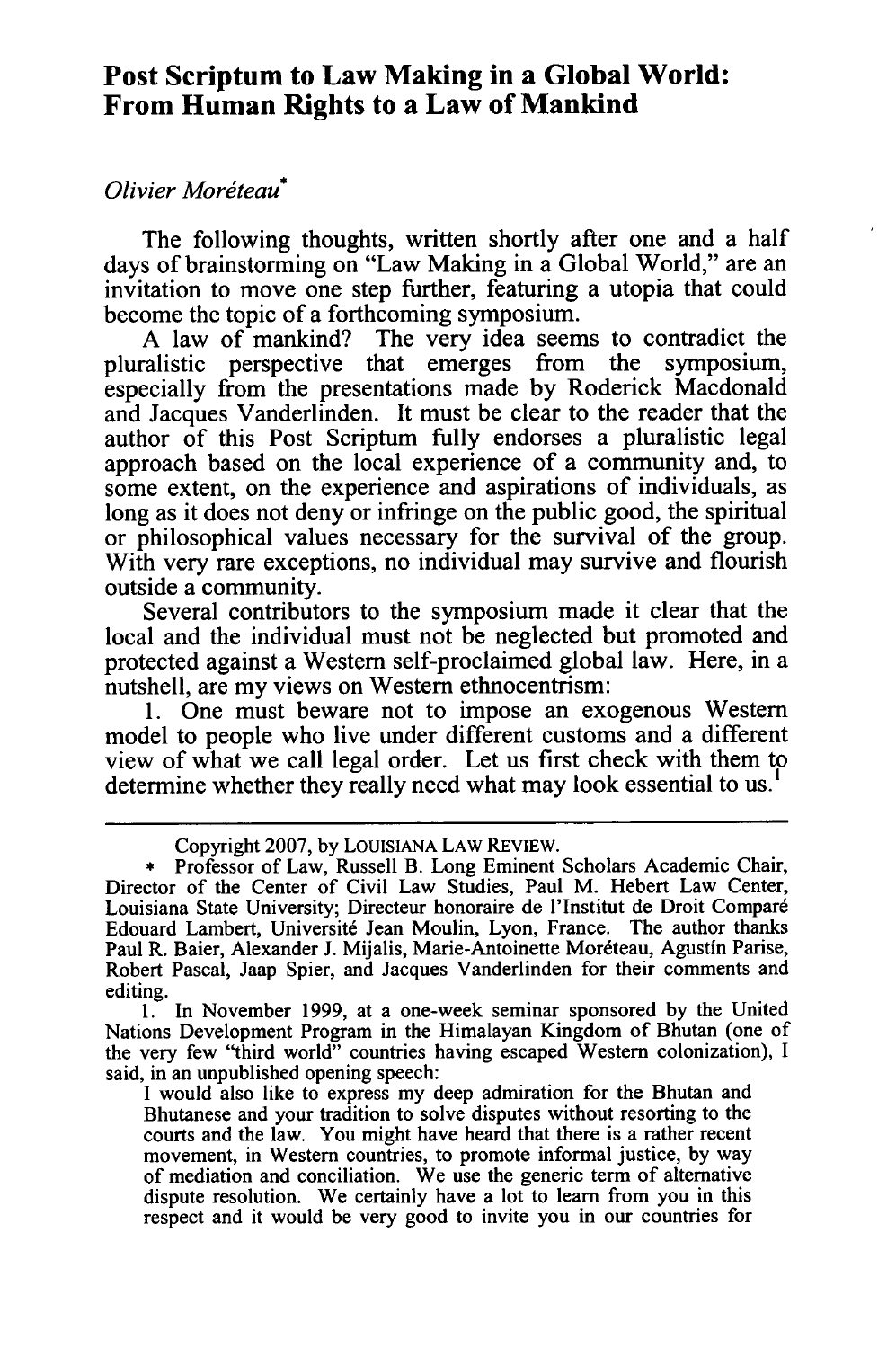2. One should not be fooled into believing that the fact that the most populated nation on earth adopts the Western model of law making, a process brilliantly described by Volker Behr, means the abandonment of a multi-millennial model of authoritarian domination. The Chinese culture deeply rejects and despises the Western model of justice. The present "Westernization" is a makeshift screen; we should rather work at understanding the inner rules of the emerging superpower and the traditions of its people.

#### I. NEW CHALLENGES

The idea of a law of mankind may be a global reaction to globalization itself, to curb some of its most threatening effects. I am not sure it may cure poverty, the huge problem pointed out by Stathis Banakas, but it may help to not make things worse. It may be a way of resurrecting a law of peoples, without denying what is meant to remain particular and local. The individual and the local would not be denied if the law of mankind was put in the hands of the people rather than large scale supranational organizations.

The Romans already distinguished the *jus civile* (civil law) from a *jus gentium* (a law of the peoples, based on principles recognized by most nations). Grotius later developed the concept *of jus gentium* as an idea of right order to which national states Unfortunately, the concept of national sovereignty became too strong, hindering the development of international law, both in its public and private dimensions. Some truly universal rules may develop today, under the supervision of the United Nations, the World Trade Organization, and other agencies. Sometimes they twist the neck of national sovereignty, and oftentimes they are curbed by it.

State sovereignty is portrayed as a cumbersome obstacle to the free circulation of wealth, and tireless efforts are made to bypass it. Meanwhile, it is still used as a powerful screen to restrict liability and create immunities.

Not many areas of law managed to develop in a state-detached perspective, ignoring or bypassing sovereignty, at least partly.

seminars on the subject. I do not know whether that could be covered by the UNDP [never again did they invite my contribution] .... We should not forget this tradition and it is our duty, we foreign experts, to try to understand your culture and legal tradition. If we want to bring you something and help, we may only be efficient if listening to you and understanding your problems and existing solutions.

Olivier Mordteau, Remarks at the Seminar on Commercial Law (Nov. 1999) (on file with author).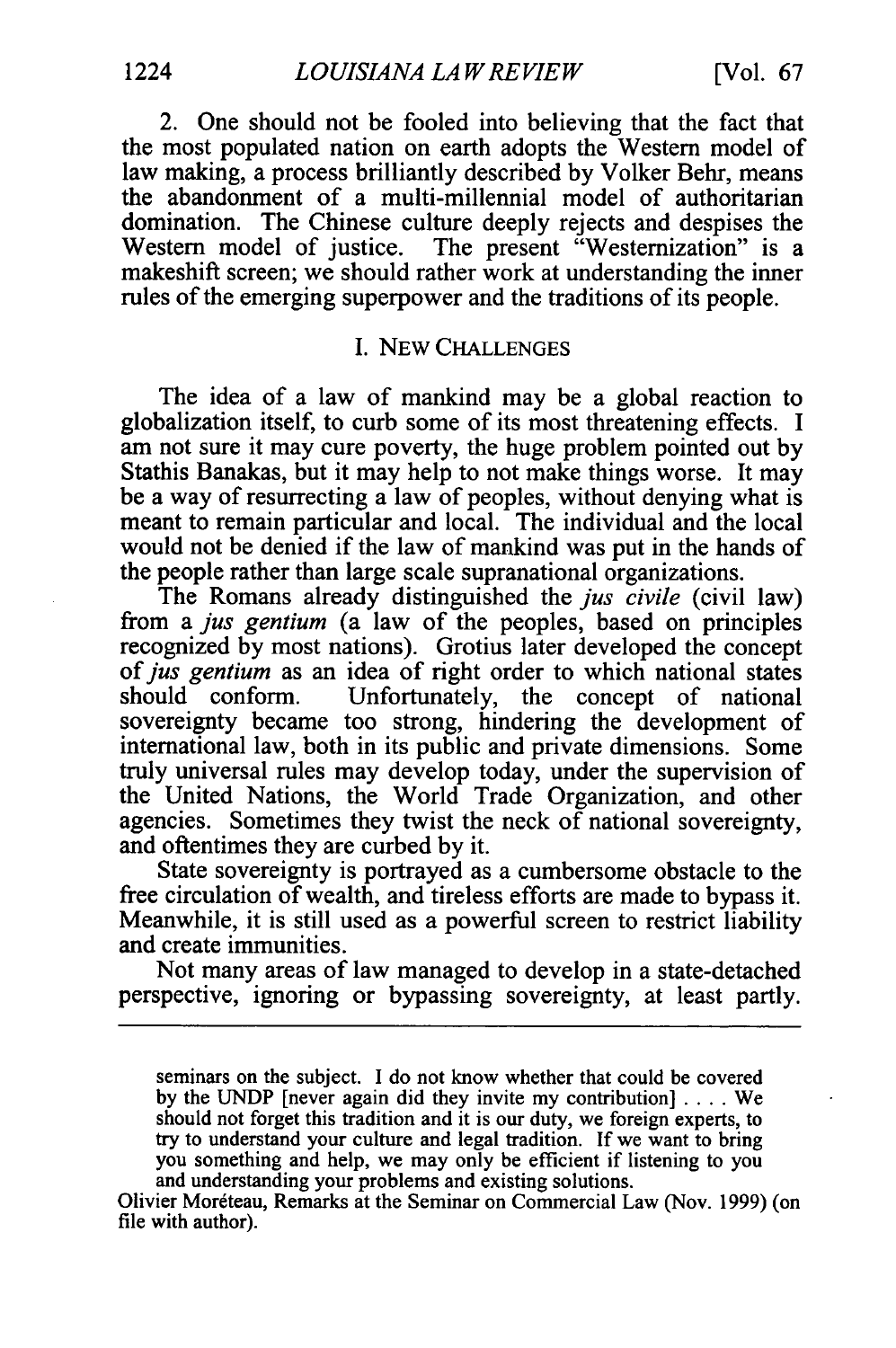International trade law is one, and human rights law another. Historically, human rights have been protected by the courts, first in England and the common law systems, including the United States of America, and they have been proclaimed in a solemn manner in countries where they happened to be endangered, like France at the time of the French Revolution. The *Déclaration des droits de l'homme et du citoyen* (1789) served as a model for the Universal Declaration of Human Rights (1948), made in the context of the United Nations and for the European Convention on Human Rights (1951). It shared a community of inspiration with the U.S. Bill of Rights (1791), another product of the Age of Enlightenment, an age of universalism promoting an intellectual globalization.

The promotion of human rights strives to reconcile mankind with its future after the darkest moments of its history in the twentieth century. It is focused on the present, yet with unclear boundaries as to the future, given the challenges of bioethics. The legal community started giving part of the answer, which is largely in the hands of the courts, whenever it had to solve cutting-edge issues, such as those known under the names of wrongful birth, assisted suicide, and reproductive cloning, to name but a few.

Human rights are expected to take care of challenges addressing our identity as human beings, and in a sense, at least morally, the future of our species is linked to the choices we make or we accept.

The present globalization and development problems create challenges of a planetary dimension. If the global demand for cotton creates incentives to develop huge and ever-expanding farms covering dozens of thousands of acres, threatening the rainforest of Amazonia, the problem is not purely national. True, this may benefit Brazil, at least temporarily. Substantially reducing the rainforest, however, has a planetary impact, which can be assessed in terms of global warming and loss in biological diversity. We know that this is causing a threat to the living conditions of the generations to come, all over the world. Such problems are a new challenge for the lawyers of the twenty-first century. Lawyers are called to define the borderline of what is permitted or prohibited. We lawyers are doing a much better job these days in terms of protecting human rights (yet regrettably obliterating human duties and obligations), but in what measure do we contribute to the protection of the planet and the future of our species as a whole?

We have to think of the future of mankind in a comprehensive or global way. Human rights must not be rejected but projected in the vision of a future under threat, precisely because of the freedom and activity of the human beings that we want to protect.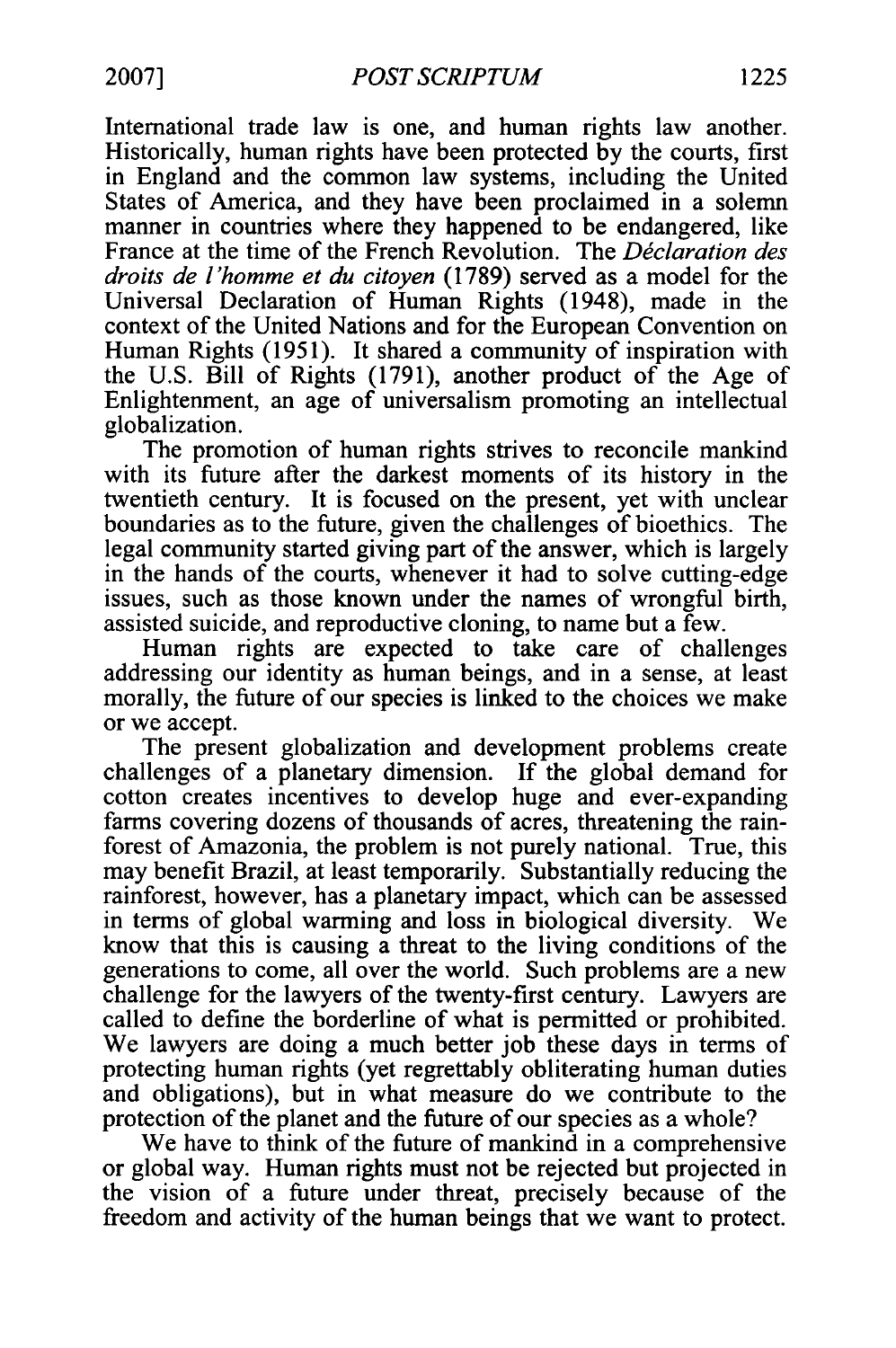Human greed, appetite for power or domination, generates prosperity when controlled by the law. The problem is that the multiplicity of legal systems, each overprotective of national sovereignty, no longer afford the necessary protection. Polluted clouds ignore state borders, the future of all human beings is linked to the protection of biodiversity, under threat in many different parts of the world.

In this context, when it is, as we know, about five minutes to midnight, may we remain content to see the most talented and futuristic lawyers spend their energy on projects such as preparing codes, consolidations, or restatements of the law for regional associations of countries or "modernizing" the legal systems of "emerging" countries? Sure, this is a legitimate and useful task in a present-world perspective, but such efforts may look pathetic from the point of view of future generations, where much more urgent needs remain unattended.

# II. NEW PERSPECTIVES

The challenge of our days is planetary. Our activity, geared to the satisfaction of instant appetites or needs, jeopardizes the ability of our planet to sustain the generations to come. Mankind as a whole is today under threat. In this context, is it too much to suggest that at least a handful of creative lawyers (to start with) should try to work out solutions, looking at things in a radically new perspective?

The purpose of this note is to start drawing what this perspective may be. It is based on ideas that are in the air, but may be too slow in reaching the busy lawyer's mind.

In a non-global context, the Western concept of individual ownership may have been a way to favor small to large scale economic development while protecting individual interests, as limited as they may be. The Western concept of sovereignty may have done the same, yet at the price of countless wars, today largely eliminated from the Western world but exported to many other places. Nowadays, resources to be owned are more limited than before, and global warming cannot be solved at the level of independent sovereign states. Private ownership and national sovereignty have lost their paradigmatic value. This does not mean that they are bound to disappear, but rather that new models have to emerge.

In the nineteenth century already, James Lorimer suggested that between the human being as an individual and mankind as a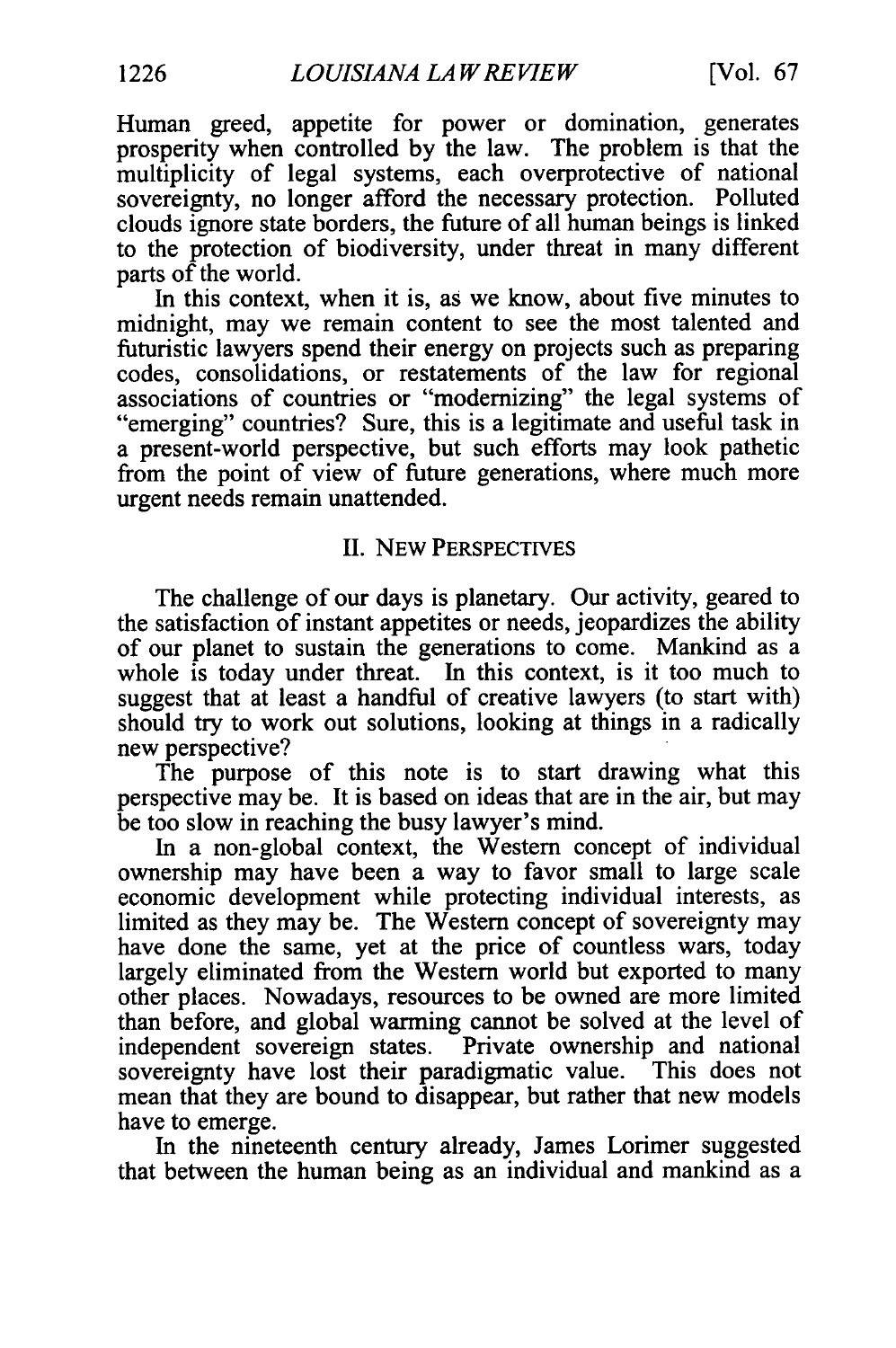whole, there may be little room, if any, for sovereignty.<sup>2</sup> Human rights are at one end of the spectrum, and mankind is at the other end. But who does think, in legal terms, about this other end? This is the new perspective to be drawn.

Human rights focus on the rights of the individual, regardless of race, sex, age, etc. The problems generated by the present globalization call for another perspective, to be combined, of course, with the individual-based human rights perspective. We have to promote the other end of the spectrum and look at mankind in general. Taking the double focus of the individual (human rights) and mankind as a whole (rights of mankind), some of the traditional concepts fabricated or shared by the lawyers, philosophers, and politicians appear like obstacles rather than facilitators.

Casting a universal outlook on the legal world is nothing new.<br>It was in the air at the dawn of comparative studies, when pioneers like Lambert and Saleilles convened, in Paris, the first worldwide congress of comparative law in 1900. The focus on mankind brings an additional dimension. The word "mankind" carries with it not only our present but our past and future experience as a species presently dominating the world. The future is not the most common perspective that we lawyers like to adopt. We rather move backwards in our attempts to satisfy present needs, our eyes being turned to the past and checking glimpses of the future in little side mirrors. The present symposium gave ample evidence that lawyers generally find it safer to have a conservative attitude.

A conservative attitude? All the better, since our concern here is to preserve the chances for future generations to develop in a livable world. Let us see what suitable conservative techniques the lawyer's toolbox has to offer.

In an ever-changing world, where judges contribute at least as much as legislators to the creation of the law, flexible standards may be more effective than rigid rules. True, the rules are stable, predictable, and may be adapted if needed. However, standards are flexible by nature, easy to phrase, and understandable even by non-lawyers. They adjust to new social, technical, and economical contexts. They promote fair and homogeneous judgment favoring diversity rather than grey minimal uniformity.

<sup>2.</sup> James Lorimer, 2 INSTITUTES OF THE LAW OF NATIONS 131, 137 (1883) (describing human beings as citizens of the world).

<sup>3.</sup> Olivier Mor~teau, *Le Standard et la Diversitg, in* LAW AND HUMAN DIVERSITY 71-90 (Mauro Bussani & Michele Graziadei eds., 2005).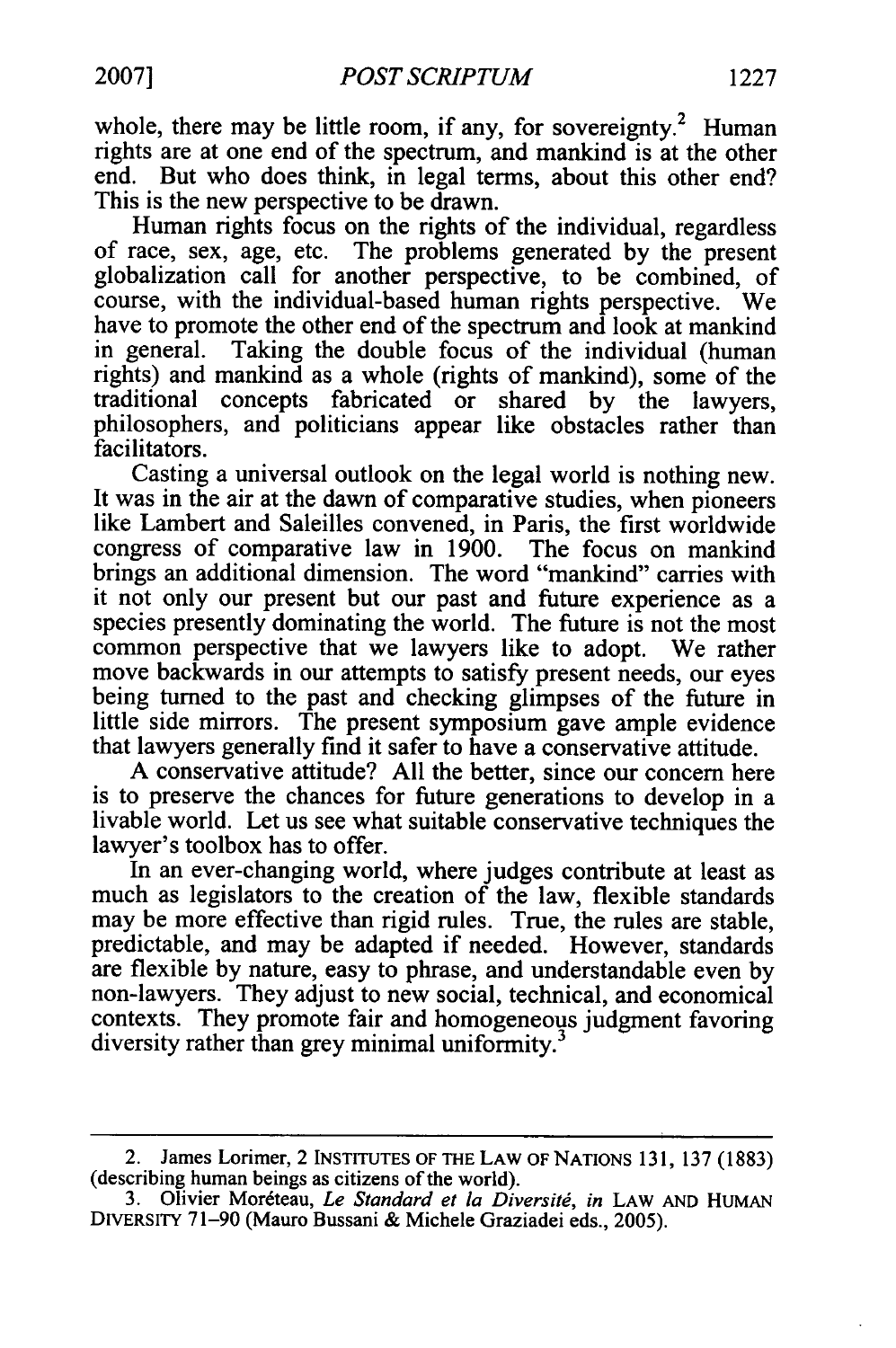## III. BACK TO STANDARDS

**I** see at least two traditional standards that may become the pillars of a law of mankind. One is inherited from the civil law, the other from the common law. And both may be compatible with non-Western cultures, a point to be investigated with the most open and humble attitude.

The first one is the antiquated *bonus pater familias* (good family father), inherited from Roman law and phrased or rephrased in various languages in a multitude of civil codes. It may sound shockingly sexist, unless we substitute "parent" for "father." Traditionally, it is applied wherever someone is entrusted with the property of another. Such property is to be managed and used in such a way as not to prevent its transmission to and use **by** future generations. A bold move here may be the imposition of a duty, not only to those who possess for the benefit of others, but to owners themselves. To every right, there is a corresponding duty. After all, even when we own, do we not have a duty to mankind to ensure that what is not renewable will not be disposed of in a final way?

Can we imagine a more fertile standard for protecting nonrenewable resources and the fragile equilibrium of our environment? The standard points to the relative character of individual ownership: The law gives the owner extended prerogatives but may request the owner to comply with at least limited duties, owed not to anyone in particular (though this should not be excluded, wherever appropriate) but to generations to come. Thomas Jefferson wrote, in a letter to James Madison, "that the earth belongs in usufruct to the living."<sup>4</sup> What we believe we own, we actually borrow from future generations or hold as trustees for society at large.<sup>5</sup>

For many reasons, since the Latin language has no generic word to define parents, one may substitute the feminine *mater familias.* Mothers do a better job in terms of preservation, which makes the adjective "good" redundant. The reference to family is to be maintained, creating a nexus. A duty must be owed to someone. Mankind is our extended family, and after all, again to

<sup>4.</sup> Letter from Thomas Jefferson to James Madison (Sept. 6, 1789), *reprinted in* THE WRITINGS OF **THOMAS JEFFERSON** (H.A. Washington ed., 1861), *available at* http://yamaguchy.netfirms.com/jefferson/earthbelong.html.

<sup>5.</sup> This echoes the concept of *trusteeship* as elaborated by Gandhi, who studied jurisprudence and read Snell's *Principles of Equity* (still a major source book on equity in English law). *See* V.T. Patil & I.A. Lokapur, *Gandhi's Concept of Trusteeship: An Analysis, in* **STUDIES** ON **GANDHI** 99 (V.T. Patil ed., 1983).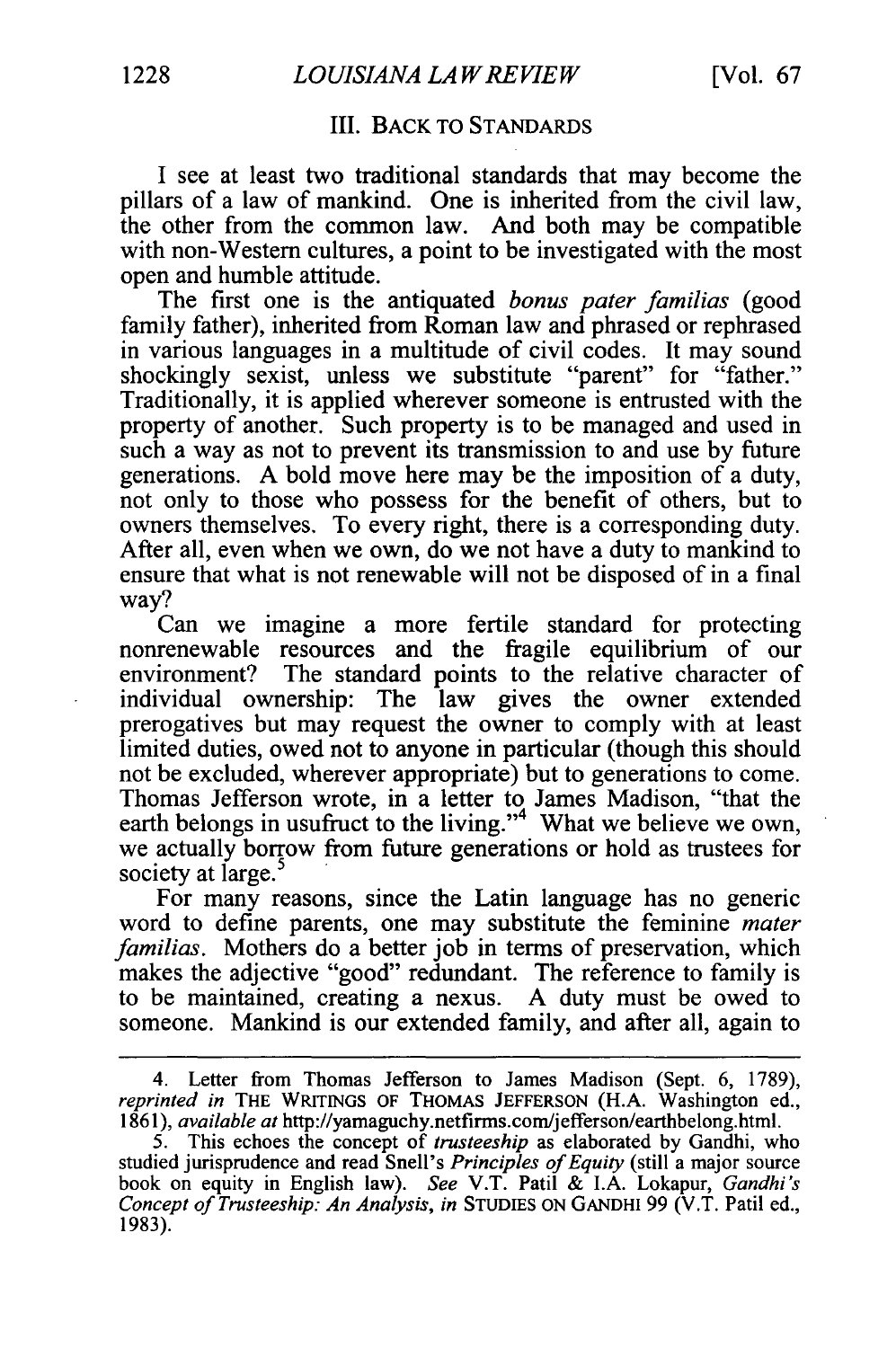*POST SCRIPTUM* **2007] 1229**

justify the feminine, do we not refer to Gaia as Mother Earth? We honor our parents or ancestry in taking care of our offspring: this may reconcile the Western world with non-Western traditions.

# **IV.** ABUSE OF RIGHT **AND** REASONABLENESS

Abuse of right may be introduced as a companion concept, a central one in a law of mankind. This is a widespread rule, developed in countless jurisdictions, preventing owners from exerting their otherwise legitimate right in a way that brings them no profit but the mischievous satisfaction of causing harm to their neighbors.<sup>6</sup> It may be extended to prevent any abuse of a right that would harm future generations, such as accumulating dangerous substances that may pollute water or cause harmful contamination in the years or decades to come.

Abuse of right also connects to a second standard. The standard of the reasonable man, today the reasonable person, serves to define duties owed to persons to whom we are not connected by contract or agreement. It was magnificently stated in 1932 by a famous English judge, Lord Atkin, in the celebrated *Donoghue v. Stevenson* case:

The rule that you are to love your neighbour becomes in law, you must not injure your neighbour; and the lawyer's question, Who is my neighbour, receives a restricted reply. You must take reasonable care to avoid acts or omissions which you can reasonably foresee would be likely to injure your neighbour. Who then in law is my neighbour? The answer seems to be-persons who are so closely and directly affected by my act that I ought reasonably have them in contemplation as being so affected when I am directing my mind to the acts or omissions which are called in question.

William Twining once pointed to the usefulness of this standard in a global context. $8<sup>1</sup>$  This is indeed a very powerful one,

<sup>6.</sup> For a recent view showing that this doctrine, born in the context of civil law jurisdictions, is not unknown in the common law, see Elspeth Reid, *The Doctrine of Abuse of Rights: Perspective from a Mixed Jurisdiction,* ELECTRONIC JOURNAL OF COMPARATIVE LAW (Oct. 2004), *available at* http://www.ejcl.org/. *See also* P. Catala & T. Weir, *Delict and Torts: A Study in Parallel, Part 1,* 38 TUL. L. REv. 221, 237 (1964).

<sup>7. [1932]</sup> A.C. 562, at 580 (H.L.) (appeal taken from Scot.) (U.K.).

<sup>8.</sup> William Twining & David Miers, How To Do THINGS WITH RULES: A PRIMER OF INTERPRETATION 54-55 (3d ed. 1991).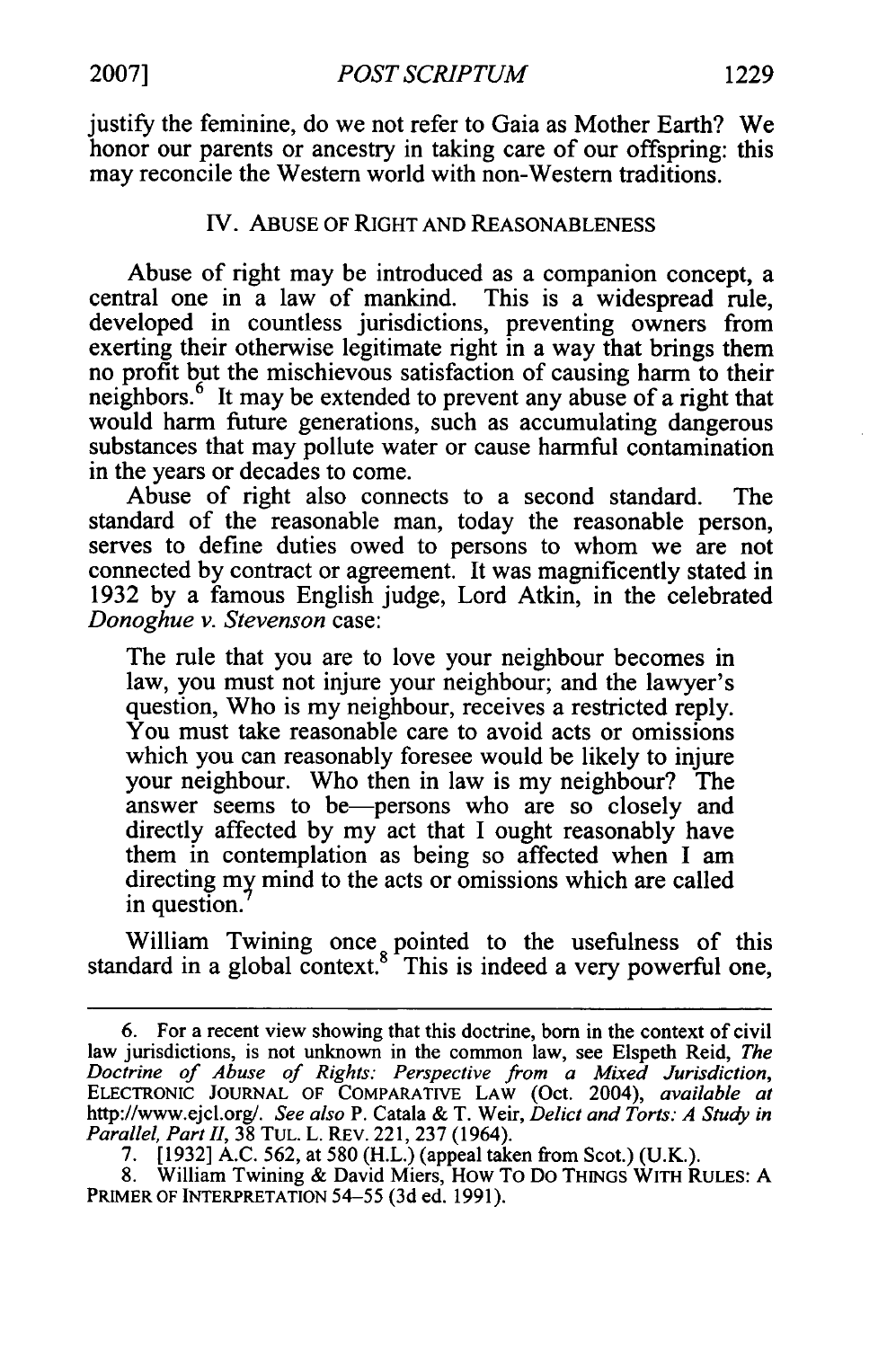enabling one to assess the extent of liability in a typical neighboring context (e.g., when I live at some upper floor in a multi-story building, I must reasonably anticipate that if I leave my bathtub unattended with faucets fully open, an inundation may occur, likely to cause harm to the residents below), as well as in an international pollution case (e.g., if my company allows some toxic substance to spill into the river, I may reasonably anticipate that it may contaminate the water and cause damage to cultures and fisheries downstream, some of which may be located beyond a state border).

In the law of mankind, ownership and liability may not be without limits. However, these limits should not be affected by borders of so-called sovereign entities. They are based on reasonable anticipation. True, judges are not experts to be expected to assess in every given case to what extent conduct or omission may affect the welfare of future generations. They have to rely on scientific evidence. In case of doubt as to the existence of irreversible harm, they must apply the precautionary principle.

A lot would already be achieved if polluters, developers, and other predators were to pay in situations where the danger is obvious. Such situations are innumerous today, and we become increasingly aware of the toll we are imposing on future generations.

The law of mankind reminds us that to every single right, there is a corresponding duty, a perspective also worth remembering in the context of human rights.

## V. BACK TO CITIZENS

Another big tool of the law of mankind, this time a procedural one, is the development of class actions, allowing individual citizens to pool their claims and operate as a powerful lever, in situations where politicians do not dare to act. Once big transnational class actions emerge, a heavy pressure will be applied to the presently untouchable multinational companies, especially if courts do apply the above-mentioned standards. This may be even more effective than the creation of a new international body to protect the environment, as advocated by President Chirac of France.<sup>9</sup> The two may actually combine. The law of mankind may develop top down

<sup>9.</sup> His speech of February 2, 2007, coincided with the meeting in Paris of the Intergovernmental Panel on Climate Change, which produced an authoritative report on global warming, concluding that it is unequivocal and very likely caused **by** human activity, and will continue for centuries. See Intergovernmental Panel on Climate Change, http://www.ipcc.ch/ (last visited May 21, 2007).